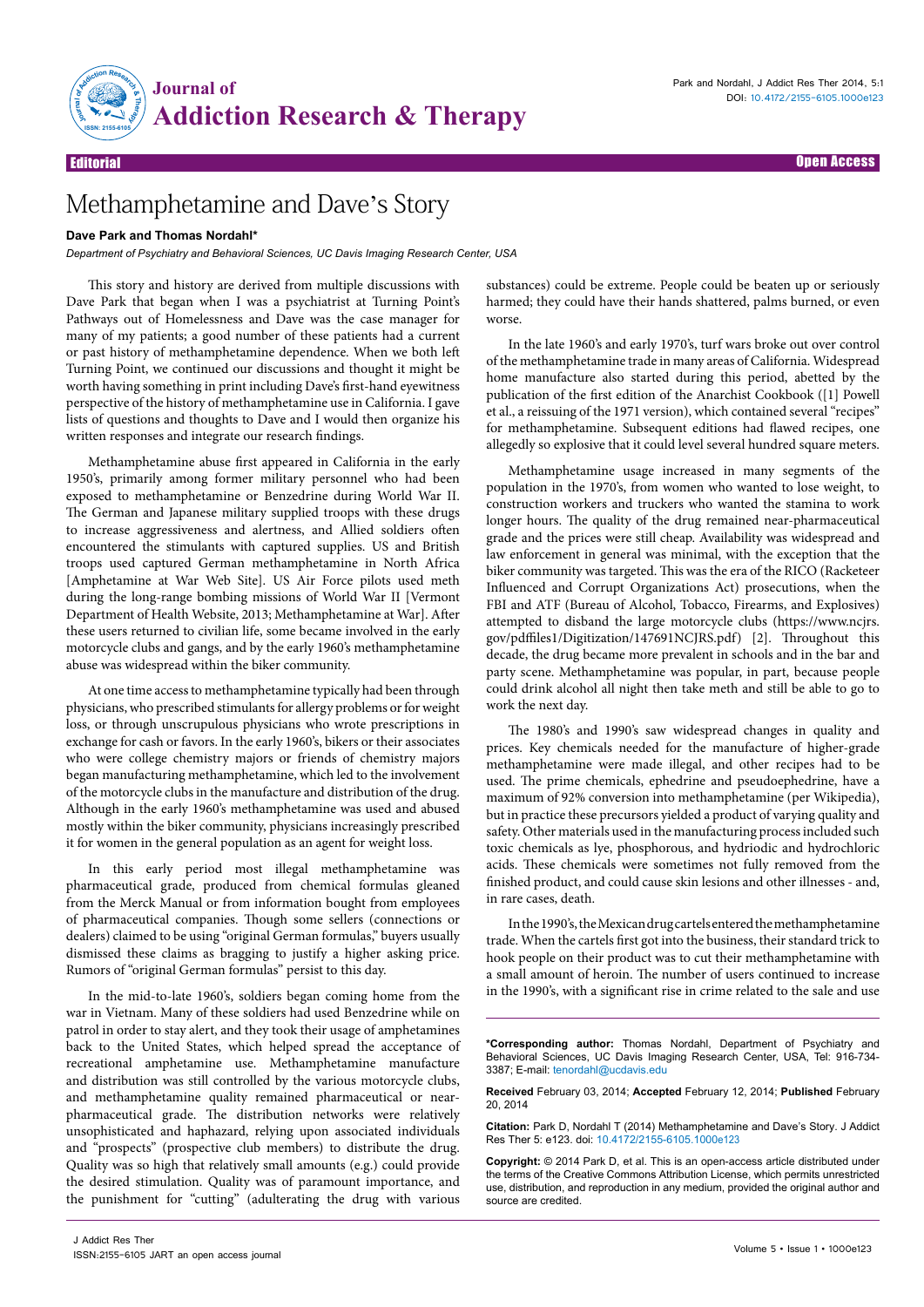**Citation:** Park D, Nordahl T (2014) Methamphetamine and Dave's Story. J Addict Res Ther 5: e123. doi: 10.4172/2155-6105.1000e123

of the drug. It was not uncommon for "tweakers" to steal from family, friends, chain stores, and grocery stores to support their habit, usually trading the stolen items directly to their dealers. These drug users were also a major factor early on in the spread of identity theft as a criminal enterprise, as they would go through garbage cans and dumpsters to collect credit card carbons, canceled checks, and bank papers, and trade these items for the drug. In this decade there was also a sharp rise in violence related to methamphetamine, as the Mexican cartels had an unforgiving attitude towards people's debts, as well as any failure of their dealers to move product rapidly.

A number of acute and chronic medical problems such as hepatitis, STD's, hypertension and diabetes are prevalent in long time users. For meth abusers who have subsequent diagnosis of bipolar disorder after a significant history of meth abuse, a long-term psychiatrist with extensive drug-abuse work in the Haight- Ashbury says that the pattern of presentation of bipolar disorder in the recent decades has appeared to change. In particular, there seems to be less euphoria. It is not clear if this perception is generalizable to a larger population or if it is whether it is due to the addition of methamphetamine usage to an underlying bipolar disorder or simply the long-term sequelae of meth usage in a certain population. The female experience with methamphetamine though in some ways similar to the male experience also shows significant differences.The female experience is colored by gender roles and societal mores as exhibited by the prevalence of cleaning and overcleaning of their living spaces as opposed to the male experience of taking things apart to "fix" them. Also the stereotypical female fixation on home and children is sometime seen with the "soccer mom" type user. The main reasons women give for the drug use also mirror this pattern, namely to be skinny-sexy, to lose weight, to have energy to clean the house and to take care of their family, as opposed to the men's reasons, which were to work longer, to drink more, for more intense sexual function, and simply for fun. If gender roles continue to become blurred, the female experience may become even more similar to the male pattern.

What changes might we see as we continue to move into the 21st century? There will probably be an increase in drug manufacture by Latino and possibly Russian drug cartels, along with more homegrown "cooks" working for themselves or working for street gangs. Further cartel involvement may be due to the difficulties in obtaining meth precursors in the United States. The age of first use could drop. There might be an increase in violence from various groups in the meth trade as they stake out territories.If problems with the economy persist or worsen, methamphetamine usage may increase as more people look to escape their problems, with a possible associated increase in other crimes as these new users attempt to support their drug habits. And, as long-term users age, there will be an increasing need for more health care resources to care for their complex medical and psychiatric problems [3-12]. Women may become more vulnerable to more neurological & cardiovascular problems if they use drugs past menopause when they no longer have 'protection' from estrogen [13-15].

#### **Dave's Story**

I was led into amphetamine use in the 1970's when a young lady I was dating got some "cross top" pills from her sister. She asked if I wanted to try some and have sex. Thirteen-year-old boys only think in the short-term: "Little white pill + girl=sex; go for it." Both the girl and the speed became a steady habit for me. The girl's sister obtained the cross tops from her boyfriend, a biker who schooled me about meth and introduced me to the biker drug community.I am less familiar with other drug communities, but there are references to meth use in

the music scene (rock, jazz, and soul), the gay scene, and among the surfers in Hawaii and Southern California. [Retrieved from: [http://](http://www.theinertia.com/business-media/drugs-meth-and-hawaiian-surf-culture/) [www.theinertia.com/business-media/drugs-meth-and-hawaiian-surf](http://www.theinertia.com/business-media/drugs-meth-and-hawaiian-surf-culture/)[culture\]](http://www.theinertia.com/business-media/drugs-meth-and-hawaiian-surf-culture/) [16].

In the beginning, I used both cross tops and "crank." The cross tops were more affordable, but I preferred meth/crank. In the 70's, crank sold for \$20 a quarter teaspoon. All dealers claimed that their crank was obtained from the motorcycle clubs or else was made according to German formulas as a way of saying their crank was better than everyone else's. We would do a couple of lines and stay up all night playing cards, working on cars or motorcycles or chasing women. We would stay up all weekend, sleep for 12 to 18 hours and start all over again, going into work wired thinking we were doing fast, quality work and thinking no one knew what we were doing. At some construction jobs I worked, foremen even supplied crank to their workers because they knew if they kept us high, we would work longer hours and take fewer breaks. Looking back, this practice actually led to lower quality work and more on-the-job injuries.

We believed there were FBI agents behind every tree and tapping every phone; people spoke in code, saying: "Can I get quarter can of white paint?" Methamphetamine users speculated that the FBI printed the editions of the Anarchist Cookbook that had the explosive recipes. Paranoia was rampant over this; everyone said "The Man" was infringing upon our freedoms and keeping us from doing as we pleased. "Window warriors" were everywhere, peeping out the cracks in the curtains and thinking every car that went by was probably a cop.

People wound up with many strange beliefs about what meth would do for you and other things in your life. I knew one young lady who would mix a teaspoon of meth in with the water for her African violets. She said the plants grew faster and bloomed better. I had a friend who believed that meth would cure any illness. He used to say, "Keep doing dope until you feel better; it will help you live forever." I've seen people put meth in the gas tanks on their motorcycles, claiming it made the motor run better and rev higher. I knew people who would pray to the "meth gods" for a good high or to get more of the drug. When people were high on meth they would be in a highly suggestible state, believing some outrageous things. I watched an entire houseful of users become convinced that there was a panda in the tree in their backyard. They had been told that a panda had escaped from a zoo and was seen in the area, and they contacted the police to report the missing panda.

I used to watch the tweaker women in the bars and elsewhere. The women were thin. They were often promiscuous; many had multiple partners. They were often unfaithful to their spouses in order to curry favor with their dope connection so they could get wired for free. They never seemed to stop talking; they would talk and party all night, neglecting everything else. However, several other ladies I knew were pleasant, intelligent people when not high, but when high they would completely shut down, becoming uncommunicative and pliable. They would not object to anything that was done to them and were often taken advantage of. The women in general were prone to turn into clean freaks that cleaned every surface in their home over and over again, often neglecting relationships and children because in their eyes the house was not "clean."

The men were prone to spend their time "fixing" things, usually taking apart things that worked and trying to put them back together so they worked better. This rarely happened, as these individuals rarely knew what they were doing. They were prone to violence because of paranoia, thinking rivals were "narcs." The men spent inordinate amounts of time hiding their actions from friends and families,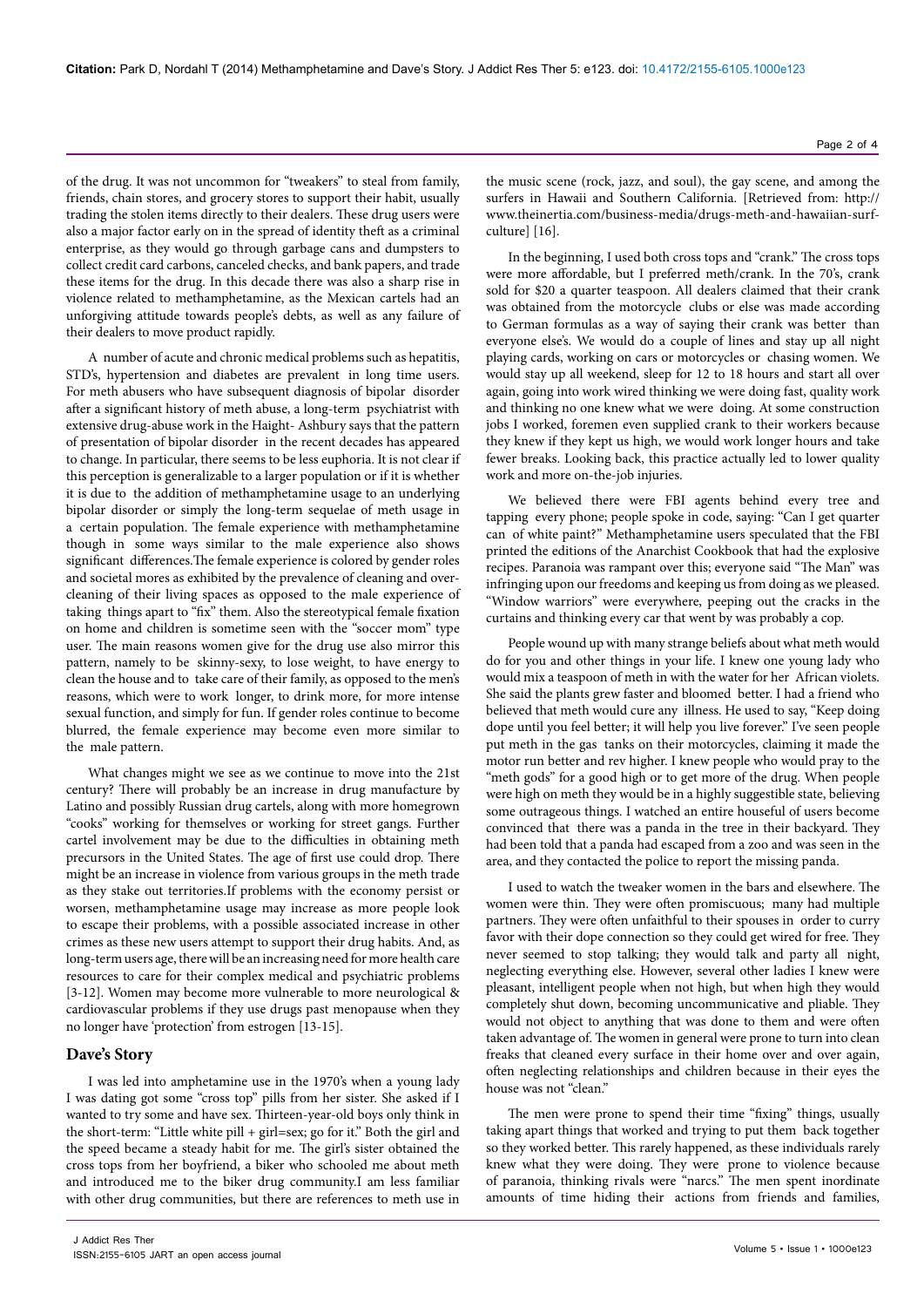trusting very few people for fear that they would be arrested. It was common for them to have multiple sex partners and to have very poor relationship skills. Men were prone to arguments and violence in their relationships; often they projected their own infidelities on their girlfriends or spouses. Men were also more likely than women to run "scams," selling the same car to several people at the same time or to dumpster dive for identity data.

Both males and females were prone to hallucinations and paranoid delusions as well as feelings of invincibility, though male users appeared to experience significantly more paranoia. Most window warriors were male, although I knew one woman who painted all of her windows black then scraped quarter-sized holes in the paint in the center of the windows so she could watch the FBI watch her.

We have observed for men and women in treatment that though the incidence of hallucinations was about the same for men and women users; men acknowledged a greater degree of paranoia [10,17].

When I first started using meth, I was "schooled" in the accepted mores of the drug world. Such mentoring was prevalent in the 70's, extended in my estimation to maybe 60-70% of new users, but fell off in the early 80's when many of the older users were arrested and sent off to prison in part as a result of the RICO act and laws enacted in the 70's and 80's as noted above. During the early days of methamphetamine availability in California we, as a group, policed ourselves as a means of self-preservation in order to avoid the legal or social costs.

An older user, the biker who supplied my girlfriend's sister, took me under his wing and instructed me in what to expect from the drug and how to act. I learned from him how to tell the quality of the drug, what amount was safe to use and how to use it. He instructed me in the values and mores of use and the behaviors that were acceptable to the drug community in general and to the biker subset in particular. Concern was for the whole group, not the individual, to the drug community in general and to the bikers in particular.

If individuals were using too much and neglecting their job, family or children, thus attracting too much attention to themselves and their use, they would be "cut off." No one would sell them any methamphetamine until they could function appropriately. I was cut off when I briefly used methamphetamine intravenously (IV). My connection and a few of my friends told me, that because of my propensity for violence on IV meth, I would get no more until I went back to snorting. Usually this was done by the person's connection and friends based on observed behaviors, in my case, my propensity for violence when using IV meth. Anytime I was found "wired" and had fresh needle track marks, I was beaten by those who caught me. A couple of people would get together and "talk" to my connections, and those who supplied me IV methamphetamine would also be beaten. This method of behavior modification worked for me in a matter of two months. I don't know how widespread this practice of beatings and enforcing a cut-off of drugs was; I've rarely seen it in practice.

As police departments and the FBI started their investigations into motorcycle clubs, they targeted the methamphetamine trade. Many of the older users were jailed or imprisoned; this left a younger generation to use drugs without their supervision or role modeling. The resultant lack of checks and balances in the meth world led to the advent of the so-called "crankster gangsters," individuals who did not respect the traditions of the older hands, and were out more for themselves, the sex, money, and power, leading to the increasing problems that we face today Urban Dictionary web site [18].

Most of the people I knew could be classified as alcoholics as well

J Addict Res Ther ISSN:2155-6105 JART an open access journal

as meth addicts. I did not drink, and there actually is a significant minority of meth addicts who may have had a history of strong alcohol abuse or dependence, but who will tell you that once they found meth, they knew this was their drug and that they did not want to drink alcohol, as this would take away from the meth experience. Alcohol use in conjunction with methamphetamine often caused unpredictable reactions. One woman I know pointed out that the amount of alcohol used with meth makes a big difference in behaviors.

An individual on both alcohol and meth could become more talkative, but this same individual could become quiet or violent at a different time under the similar circumstances. Most often people on meth could consume more alcohol with little outward effect than they could otherwise, though they still ran the same risk of alcohol poisoning, just without physical warning signs. Some abusers used alternating alcohol and meth to titrate the experience. People would get wired and go to the bar and drink until they could feel the alcohol; then they would use more meth to "sober up" and then drink more alcohol.When a person is wired, the effect of alcohol is diminished, but alcohol will still make a person falsely feel less wired then they really are, leading to the risk of an overdose. I've seen such people suffer meth OD's (stroke, heart attack) and alcohol poisoning.Use of alcohol with meth increased the potential for violence and impulsive behaviors. I have seen people who mixed methamphetamine and alcohol go from happy to sad to violent in virtually seconds. I've seen people explode with anger when they tried to do things they could normally do while wired but could not do with alcohol in their system. When both wired and drunk, you don't feel drunk, but reaction times, coordination and judgment are still impaired. Individuals in such a state, feeling unimpaired, would attempt to drive, for example.

Some abusers of methamphetamine would pick their skin. This was sometimes called skin or face mining. Women were more likely to do this than men. I've seen many women pick at their faces and arms so much they caused open sores and major scarring. I've seen women pick at their own skin so badly and they would need to be hospitalized for infection. I knew one lady who said there were worms under her skin and would show her forearm to me as proof. She proceeded to pick at and sever a blood vessel in her wrist, all the while saying it was a worm. Women would also spend time picking on a man's skin; I knew a woman who would spend hours picking at the blackheads on her old man's back. Picking behavior was generally more prevalent among white and Mexican-American females.

By my observation, many female users were prone to depression and had body image problems. They felt they did not have time to do everything they needed to do. Several women I knew felt they were "different" and they didn't fit in, and used this sense of 'differentness' or alienation as a reason for their use. Some women would become suicidal, especially when running out of the drug. For some, this was attention-getting behavior, though others made serious and frequent attempts. I have been told by several women friends that they had been diagnosed with depression, PTSD, or bipolar disorder after they stopped use, but not prior to the onset of methamphetamine usage. This is consistent with literature [10].

I would watch women destroy their relationships through inattention to their spouse while they invested all their attention in their house, children, and the search for more methamphetamine. It seemed like no matter how much speed they did, they never could finish everything. It was very common that the house would be clean but the shopping wouldn't get done. The kids of the drug users would get much of the attention they wanted, but they missed lots of school and went hungry